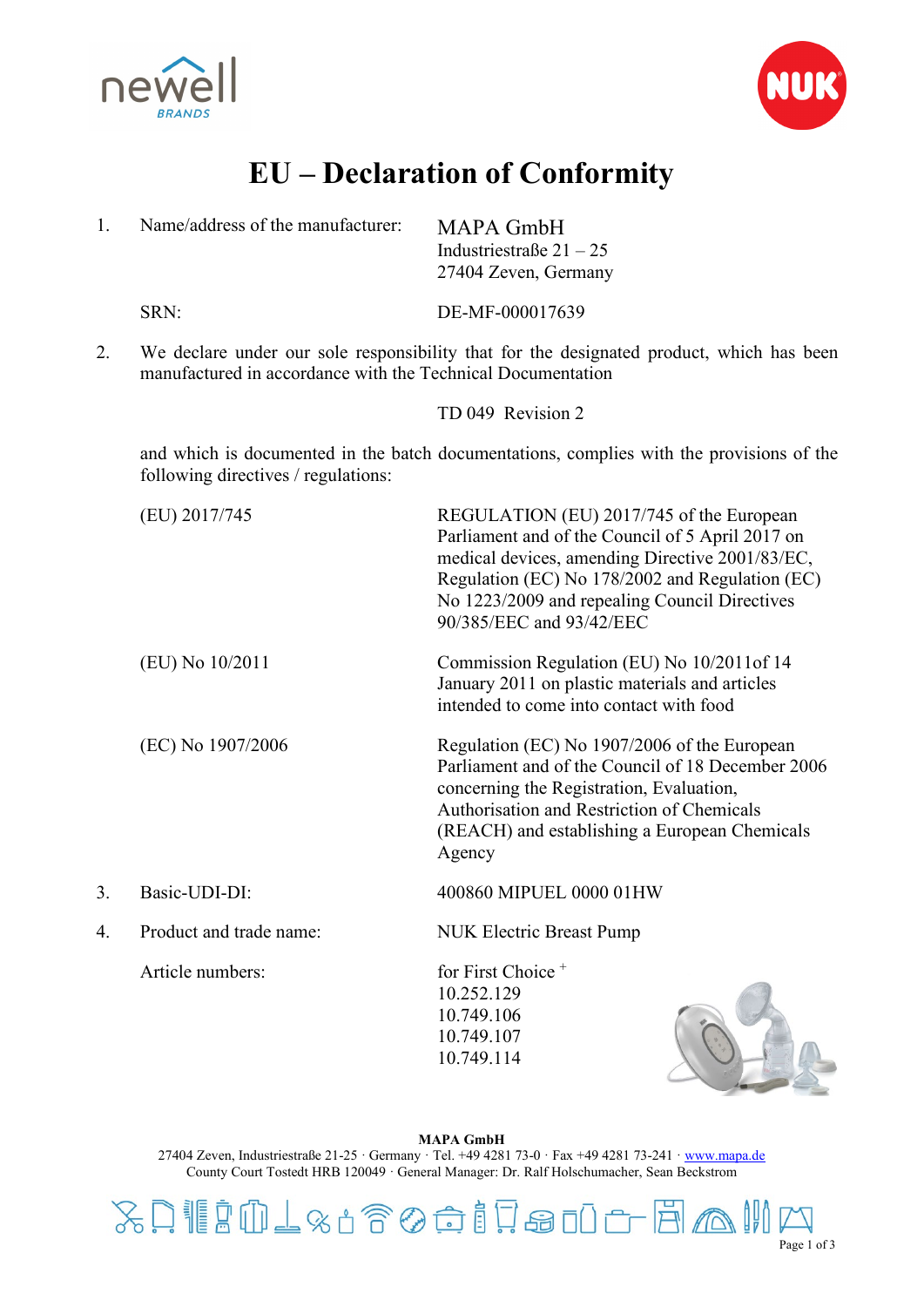



## for Nature Sense

10.252.130 10.252.132 10.749.104 10.749.105 10.749.108 10.749.111 10.749.112



5. Medical device class: I

6. The conformity of the listed products with the essential protection requirements of the Directives/Regulations is demonstrably and fully in compliance with the following harmonized standards:

| 7. | EN 62366-1<br>:2017                | Medical devices - Part 1: Application of usability<br>engineering to medical devices                                                                                                                                                                              |
|----|------------------------------------|-------------------------------------------------------------------------------------------------------------------------------------------------------------------------------------------------------------------------------------------------------------------|
|    | EN 60601-1<br>:2006/A1:2013        | Medical electrical equipment - Part 1: General<br>requirements for basic safety and essential<br>performance                                                                                                                                                      |
|    | EN 60601-1-2<br>:2016              | Medical electrical equipment - Part 1-2: General<br>requirements for basic safety and essential<br>performance - Collateral standard: Electromagnetic<br>disturbances - Requirements and tests                                                                    |
|    | EN 60601-1-11<br>:2016             | Medical electrical equipment - Part 1-11: General<br>requirements for basic safety and essential<br>performance - Collateral standard: Requirements for<br>medical electrical equipment and medical electrical<br>systems used in the home healthcare environment |
|    | <b>DIN EN ISO 10993-1</b><br>:2021 | Biological evaluation of medical devices - Part 1:<br>Evaluation and testing within a risk management<br>process                                                                                                                                                  |
|    | EN 14350                           | Child use and care articles - Drinking equipment                                                                                                                                                                                                                  |
|    | <b>DIN EN ISO 15223-1</b><br>:2017 | Medical devices - Symbols to be used with medical<br>device labels, labelling and information to be<br>supplied - Part 1: General requirements                                                                                                                    |
| 8. | Notified body                      | Not applicable for medical devices class I                                                                                                                                                                                                                        |
| 9. | Additional information:            | Document validity until [yyyy-mm-dd]: 2025-02-15                                                                                                                                                                                                                  |
|    |                                    |                                                                                                                                                                                                                                                                   |

**MAPA GmbH**

27404 Zeven, Industriestraße 21-25 · Germany · Tel. +49 4281 73-0 · Fax +49 4281 73-241 [· www.mapa.de](http://www.mapa.de/) County Court Tostedt HRB 120049 · General Manager: Dr. Ralf Holschumacher, Sean Beckstrom